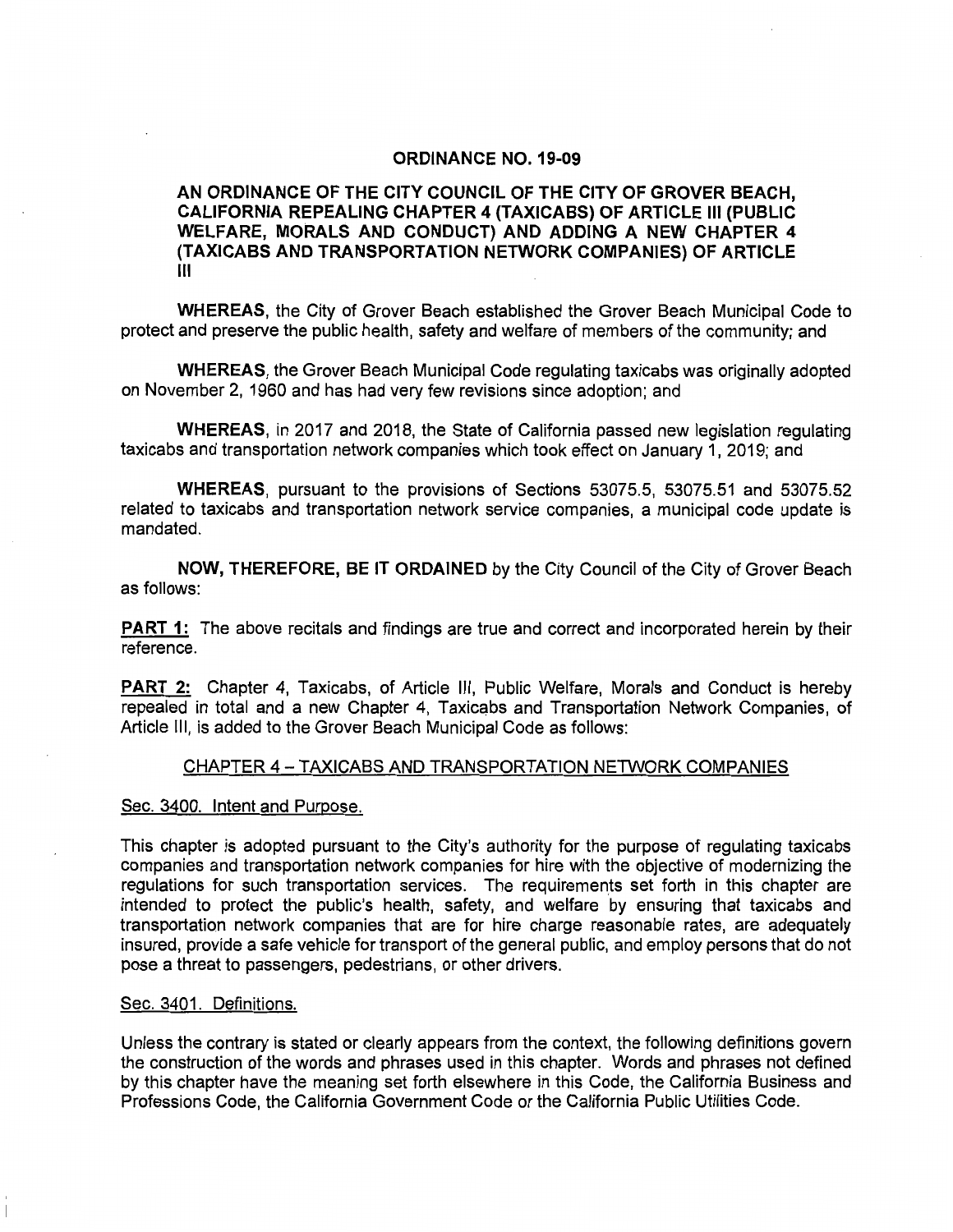- (a) "Business License" shall mean a Business Tax Certificate issued by the City of Grover Beach.
- (b) "Certificate of Inspection" shall mean a City-provided form signed by an authorized agent of an automotive repair establishment that is certified by the National Institute for Automotive Service Excellence or a facility registered with the Bureau of Automotive Repair, dated 'no more than thirty (30) days before the date the application is submitted to the Chief of Police and which shall indicate whether a certain vehicle has met the criteria set forth on the form. Items to be inspected may include condition of exterior, interior and mechanical functions.
- (c) "Chief of Police" shall mean the Chief of Police of the City of Grover Beach or his/her designee.
- (d) "City" shall mean the City of Grover Beach.
- (e) "City Manager" shall mean the City Manager of the City of Grover Beach or his/her designee.
- (f) "Controlled Substance and Alcohol Certificate" shall mean a city-provided form signed by the employing Taxicab Company that shall attest that each Taxicab Driver has tested negative for each of the controlled substances specified in Part 40 of Title 49 of the Code of Federal Regulations, before employment and as a condition of permit renewal; in the case of self-employed independent drivers, it shall mean test results directly reported to the Chief of Police.
- (g) "County" shall mean County of San Luis Obispo.
- (h) "Driver'' shall mean any person who uses a vehicle in connection with a transportation network company's online-enabled application or platform to connect with passengers.
- (I) "Drive a Taxicab" shall mean to drive a taxicab that picks up passengers within the City, but does not include driving a taxicab that only discharges passengers picked up outside the City or that travels through the City without picking up or discharging passengers, provided the Taxicab Company's principal place of business is not within the City.
- U) "Administrative Services Director'' shall mean the Administrative Services Director of the City of Grover Beach or his/her designee.
- (k) "Local Jurisdiction" shall mean a city, county or city and county, including charter cities.
- (I) "Personally Identifiable Information" shall mean individually identifiable information about an individual driver collected by the local jurisdiction from that individual, including, but not limited to, all of the following:
	- 1. A first and last name.
	- 2. A physical description or photograph of a person.
	- 3. Residential address, including a street and city name.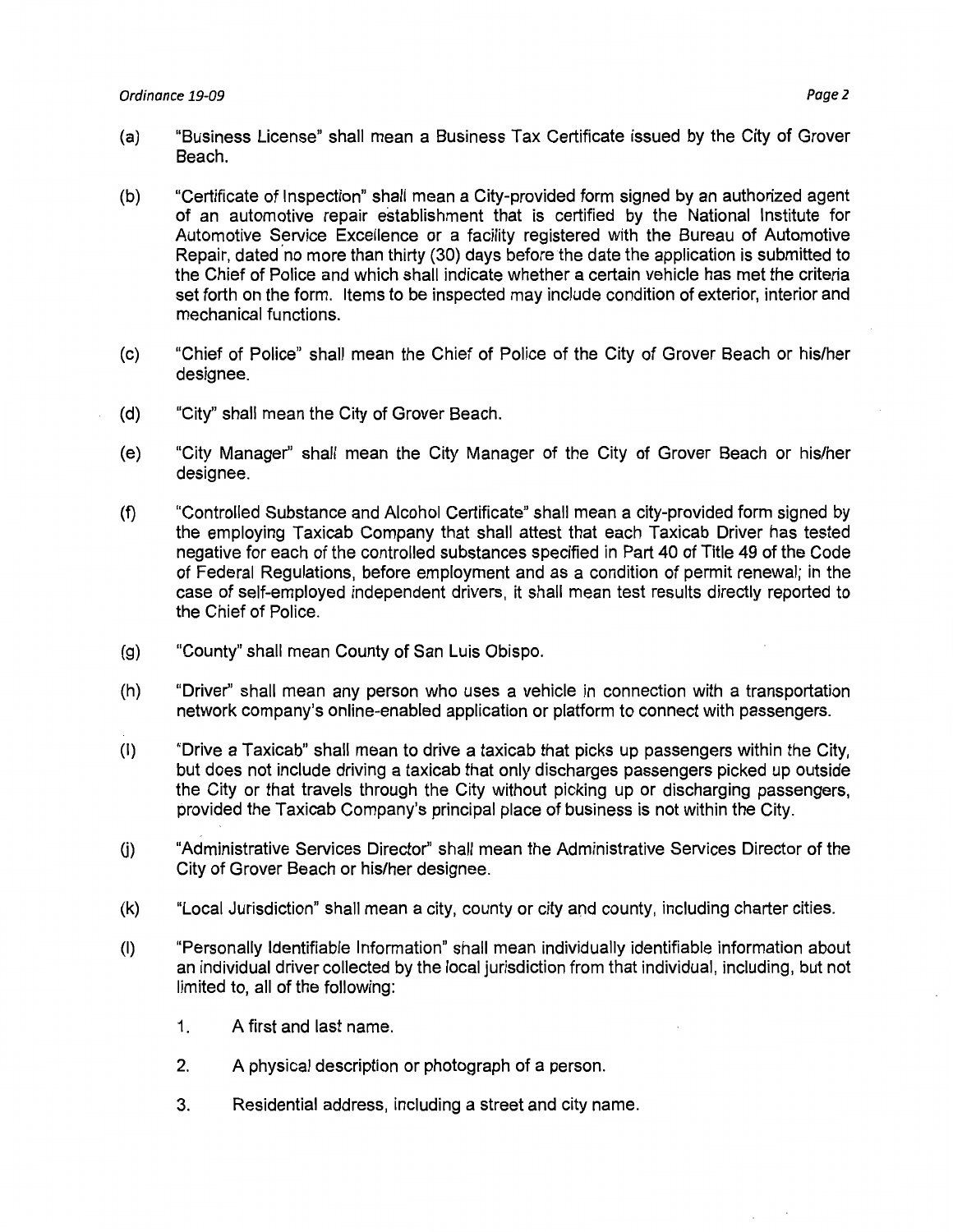- 4. An e-mail address.
- 5. A telephone number(s).
- 6. A social security number.
- 7. Driver income tax information.
- (m) "Personal Vehicle" means a vehicle that is used by a driver to provide prearranged transportation services for compensation that meets all of the following requirements:
	- 1. Has a passenger capacity of eight persons or less, including the driver.
	- 2. Is owned, leased, or a rental vehicle for a term that does not exceed 30 days, or otherwise authorized for use by the driver.
	- 3. Meets all inspection and safety requirements imposed by the Public Utilities Commission.
	- 4. Is not a Taxicab or Limousine.
- (n) "Prearranged Trip" shall mean a trip using an online enabled application, dispatch, or Internet Website.
- (o) "Risk Manager" shall mean the Risk Manager of the City of Grover Bach or his/her designee.
- (p) "Substantially Located" shall mean a Taxicab Company meets either of the following:
	- 1. Has its primary business address within the City. A new Taxicab Company or Taxicab Driver shall use this method of determination only for its first year of operation and may use either test for subsequent years; or
	- 2. The total number of Prearranged and non-Prearranged Trips that originate in the City account for the largest share of the Taxicab Company's total number of trips within the County over the past calendar year as determined annually.
- (q) "Taxicab" shall mean a motor-propelled passenger vehicle with a distinctive color, colors or graphics and which is of public appearance as is customary for taxicabs in common use, and which is used for the transportation of passengers or hire over and along the public streets.
- (r) "Taxicab Business" shall mean the business of providing taxicab transportation services.
- (s) "Taxicab Driver" shall mean a person who drives a taxicab, whether as an employee, an independent contractor, or a self-employed person.
- (t) "Taxicab Company" shall mean a person or entity that employs a Taxicab Driver to drive a Taxicab, whether as an independent contractor or as an employee. A Taxicab Company shall include a Taxicab Driver if a Taxicab Company consists of only one driver.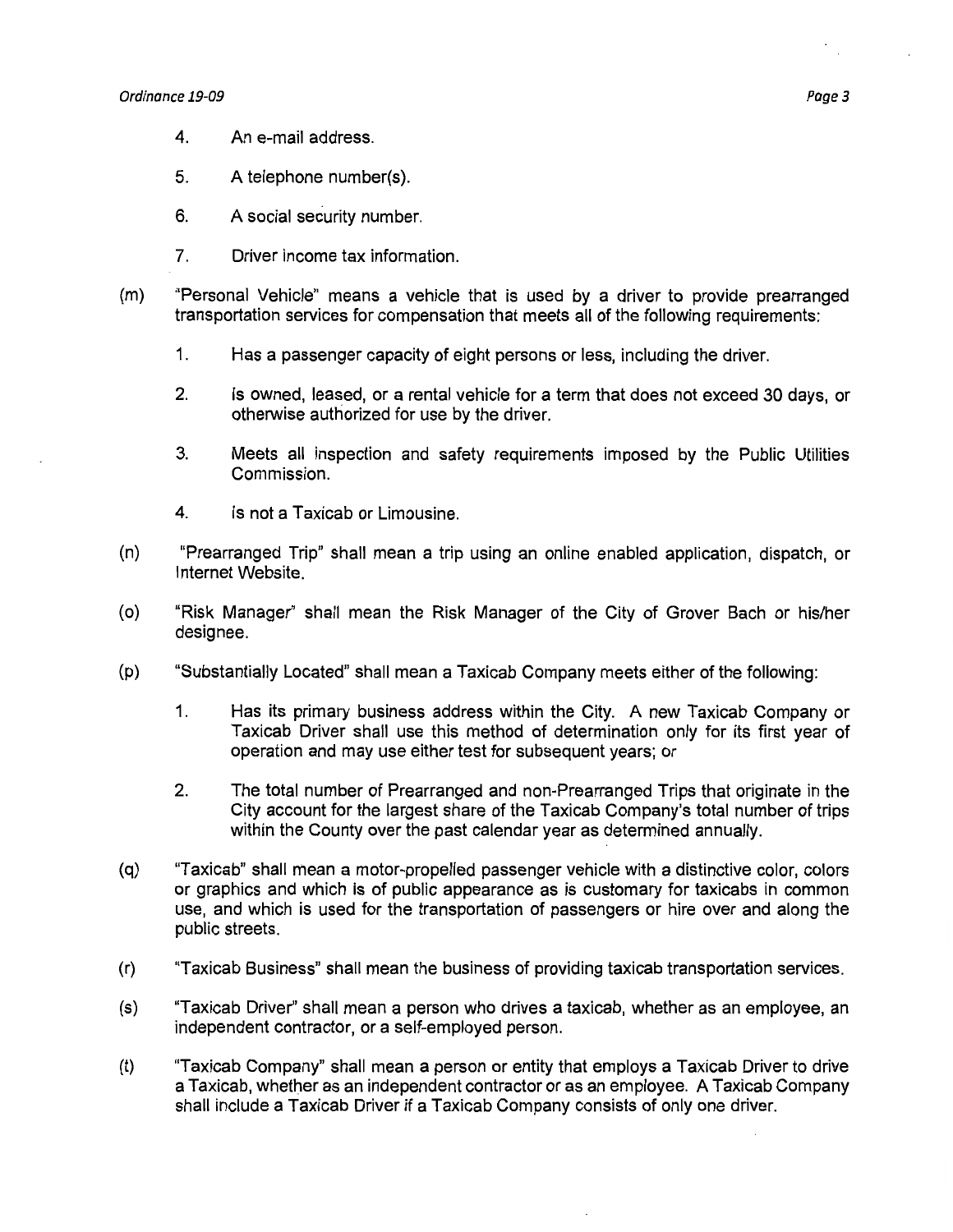(u) "Trip Data Documentation" shall mean documentation as determined by the Chief of Police that substantiates that the total number of Prearranged and non-Prearranged trips that originate within the City account for the largest share of the Taxicab Company's total number of trips in the County over the previous calendar year.

# Sec. 3402. Taxicab Permits Required; Fees.

- (a) A Taxicab Company that is Substantially Located in the City shall obtain a valid Taxicab Company Permit issued by the City pursuant to this chapter.
- (b) A Taxicab Driver that is Substantially Located in the City shall obtain a valid Taxicab Driver Permit issued by the City pursuant to this chapter.
- (c) A Taxicab Company is required to obtain a permit pursuant to division (a) of this section who is also a Taxicab Driver Substantially Located in the City, shall obtain both a valid Taxicab Company Permit and Taxicab Driver Permit pursuant to this chapter.
- (d) A Taxicab Company that is not Substantially Located in the City shall possess a permit from the County or at least one city within the County.
- (e) A Taxicab Driver that is not Substantially Located in the City shall possess a permit from the County or at least one city within the County.
- (f) A Taxicab Company who is also a Taxicab Driver that is not Substantially Located in the City shall possess applicable permits from the County or at least one city within the County.
- (g) Fees for such permits shall be established on the Master Fee Schedule by Resolution of the City Council.
- (h) It shall be unlawful to drive a Taxicab that is determined as Substantially Located in the City without a valid, City-issued permit. The City may impose a penalty for violation pursuant to this Chapter.
- (I) A Taxicab Company shall notify the City no less than six (6) months prior to changing its Substantial Location from another jurisdiction to the City.

# Sec. 3403. Application for Taxicab Driver Permit.

- (a) The applicant for a Taxicab Driver Permit shall submit to the Chief of Police a completed application for together with fees for the permit and such licenses, certificates, documents, and such other material as the Chief of Police deems necessary. If required, the fees for a business tax certificate shall be paid to the Administrative Services Director upon approval of permit issuance and prior to the issuance of such permit.
- (b) The application form for a Taxicab Driver Permit shall require the following:
	- 1. A letter from a prospective employer offering employment to the applicant as a Taxicab Driver Substantially Located in the City, whether as an independent contractor or as an employee; a letter from an employer stating that the applicant is employed as a Taxicab Driver Substantially Located in the City, whether as an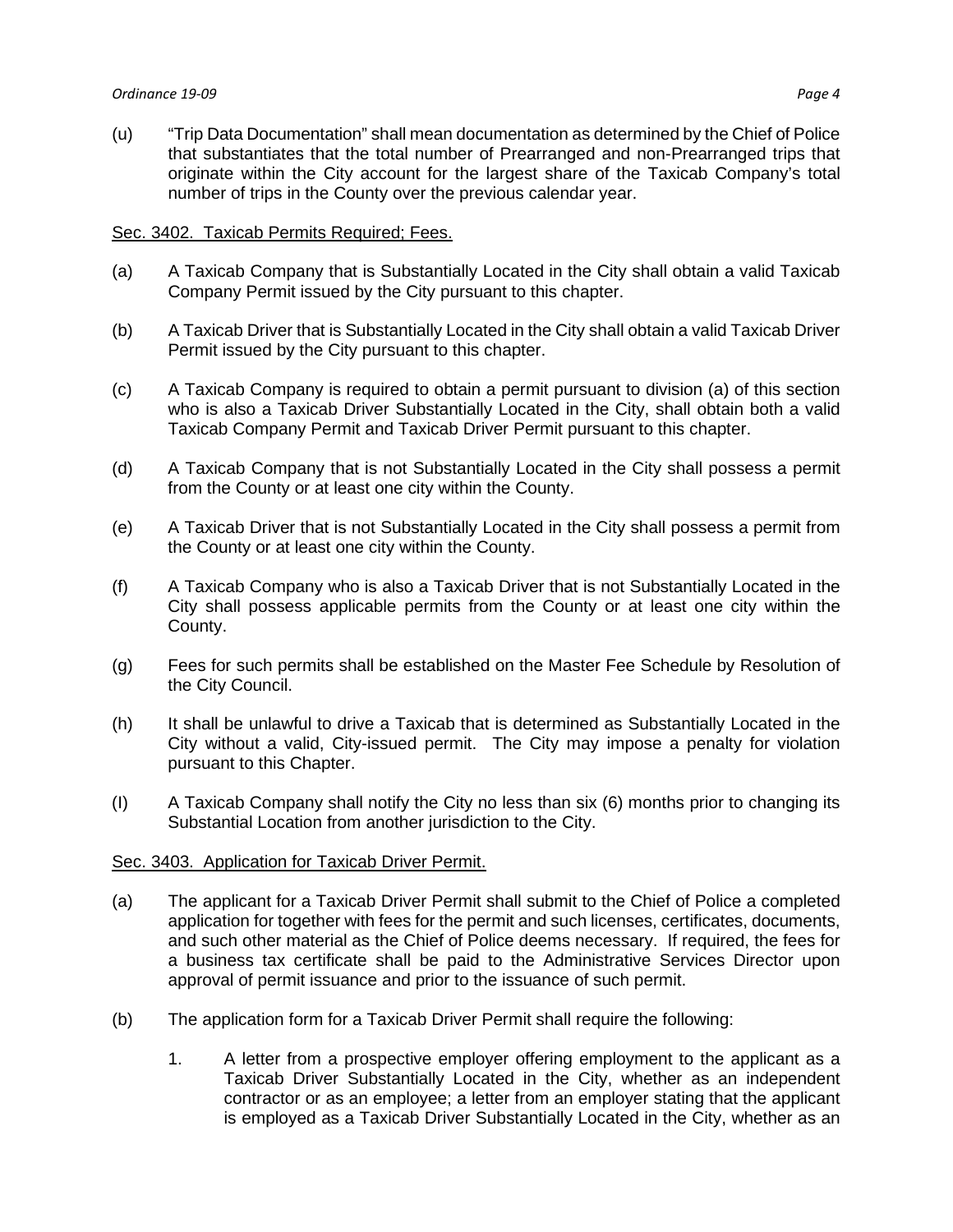independent contractor or as an employee; or a written statement from the applicant that he/she seeks to be a self-employed Taxicab Driver Substantially Located in the City, not employed by another person, whether as an independent contractor or as an employee;

- 2. Proof of compliance with the requirements of the City's mandatory Controlled Substance and Alcohol Certification program;
- 3. Proof that the applicant is at least 18 years of age;
- 4. The full true name and any other names used by the applicant;
- 5. The present address and telephone number(s) of the applicant;
- 6. Driver's license number and social security number;
- 7. Each residence and business/employment address of the applicant for the five () years immediately preceding the date of the application, and the inclusive dates for such address;
- 8. Applicant's height, weight, and color of eyes and hair;
- 9. A photograph of the applicant shall be taken by the City during the application submission;
- 10. The business tax certificate or permit history of the applicant, including whether such applicant has ever had any tax certificate, license or permit issued by any agency or board, city, county or state revoked or suspended, or has had any professional or vocational license or permit revoked or suspended and the reason(s) for the revocation(s);
- 11. All criminal arrests, detentions, citations and a statement of the dates, places, and disposition of any convictions from said arrests, detentions or citations;
- 12. A completed City provided live scan request.

# Sec. 3404. Application for Taxicab Company Permit.

- (a) The applicant for a Taxicab Company Permit shall submit to the Chief of Police a completed application form together with fees for the permit and such licenses, certificates, documents and other such material as the Chief of Police deems necessary. The fees for a business tax certificate shall be paid to the Administrative Services Director upon approval of a permit for issuance and prior to the issuance of such permit.
- (b) The application form for a Taxicab Company Permit shall require the following:
	- 1. The full true name and any other names used by the applicant;
	- 2. The present address and telephone number of the application;
	- 3. Driver's license number and social security number;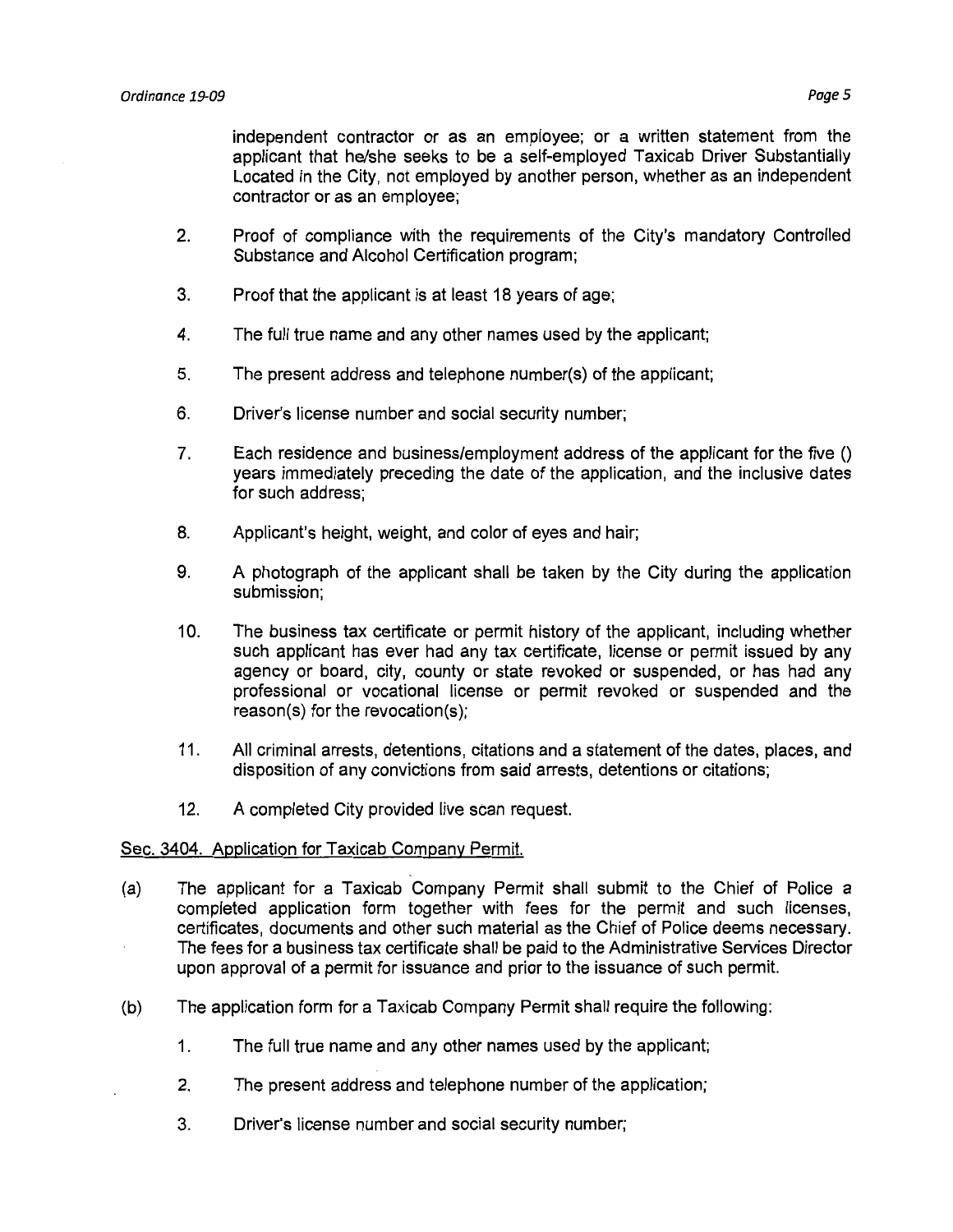- 5. A photograph of the applicant shall be taken by the City during the application submission;
- 6. The business license, business tax certificate or permit history of the applicant, including whether such applicant has ever had any license or permit issued by any agency or board, city, county or state revoked or suspended, or has had any professional or vocational license or permit revoked or suspended and the reason(s) for the revocation(s);
- 7. All criminal arrests, detentions, citations and a statement of the dates, places, and disposition of any convictions from said arrests;
- 8. A completed City-provided live scan request;
- 9. The name and address of the Taxicab Business;
- 10. The name of each owner of the Taxicab Business, including the owners, partners or officers of a firm, partnership, corporation or other entity;
- 11. Trip Date Documentation. For a new Taxicab Company, a primary business address in the City shall satisfy the Trip Data Documentation requirement. A Taxicab Company shall begin collection of trip data during its first year of operation;
- 12. The color, make, type, vehicle identification number and license number of each taxicab owned or leased by the Taxicab Business;
- 13. A Certificate of Inspection for each taxicab owned or leased by the Taxicab Business;
- 14. A valid Department of Motor Vehicles registration for each vehicle showing that each vehicle is registered as a commercial vehicle;
- 15. The distinctive color scheme, name, monogram or insignia by which each taxicab will be marked;
- 16. Registration of rates of fare to be charged;
- 17. The name of each Taxicab Driver employed by the Taxicab Company, whether as an independent contractor or as an employee;
- 18. A Controlled Substance and Alcohol Certificate for each Taxicab Driver. In the case of a self-employed, independent driver, the test results shall be reported directly to the Chief of Police;
- 19. The address from which the taxicabs will be operated;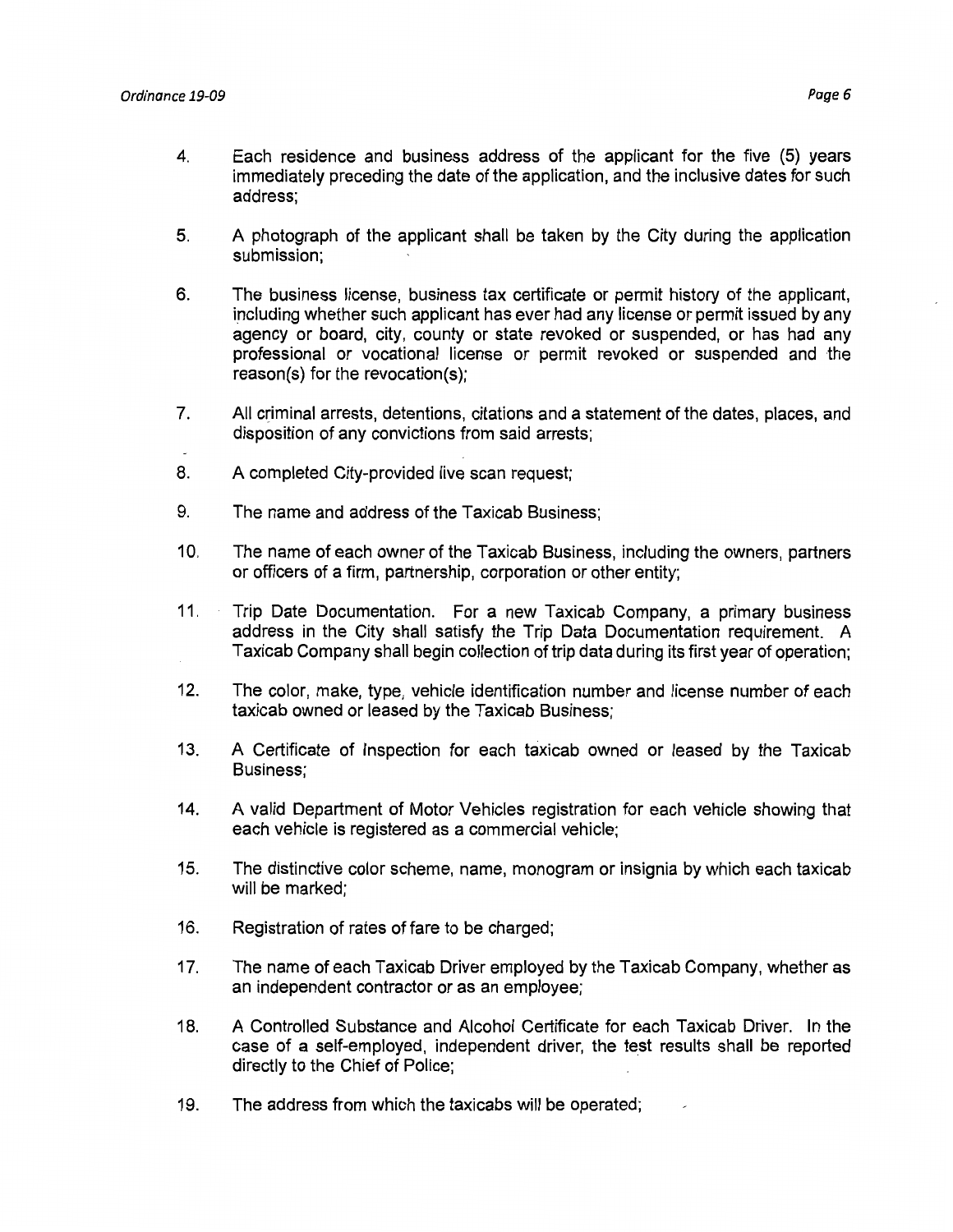- 20. Proof of insurance as required by Section 3408(h) of this Code;
- 21. Such other information the Chief of Police may deem necessary.

# Sec. 3405. Controlled Substance and Alcohol Testing Program.

- (a) Every applicant for a Taxicab Driver Permit shall first take, and pass with negative results, a controlled substance and alcohol test in accordance with Government Code Section 53075.5(b)(3) (as it may be amended from time to time). The results from a controlled substance and alcohol test for an applicant who is a self-employed independent driver shall be reported directly to the Chief of Police and shall be made part of the application. The Chief of Police shall notify the Taxicab Company of record of any positive results. In all other cases, the results shall be reported directly to the employing Taxicab Company, who shall be required to immediately notify the Chief of Police of positive results. As used in this section, a negative test for alcohol mans an alcohol screening test showing a breath alcohol concentration of less than 0.02 percent.
- (b) Testing procedures shall be substantially as in Part 40 (commencing with Section 40.1) of Title 49 of the code of Federal Regulations, except that the Driver shall show a valid California driver's license at the time and place of testing, and except as provided otherwise in Government Code Section 53075.5(b)(3).
- (c) The controlled substance and alcohol test shall be taken no more than thirty (30) days before the date the application is filed for a new permit. As long as any Taxicab Driver Permit is used or in effect, such tests shall be retaken on a periodic basis of at least once a year.
- (d) A test in one jurisdiction shall be accepted as meeting the same requirement in any other jurisdiction in accordance with Government Code Section 53075.5(b)(3).
- (e) Self-employed independent drivers shall be responsible for compliance with, and shall pay all costs of, this program with regard to themselves. Employing Taxicab Companies shall be responsible for compliance with, and shall pay all costs of, this program with respect to their employees and potential employees, except that a Taxicab Company may require employees who test positive to pay the costs of rehabilitation and of return-to-duty and follow-up testing.
- (f) Upon the request of a Taxicab Driver applying for a permit, the City shall give the Taxicab Driver a list of proximate consortia certified pursuant t Part 382 (commencing with Section 382.101) of Title 49 of the Code of Federal Regulations.
- (g) Confidential. The test results are confidential and shall not be released without the consent of the tested Driver, except as authorized by law.
- (h) Limited Use of Results. No evidence derived from a positive test result pursuant to this section shall be admissible in a criminal prosecution concerning unlawful possession, sale, or distribution of controlled substances.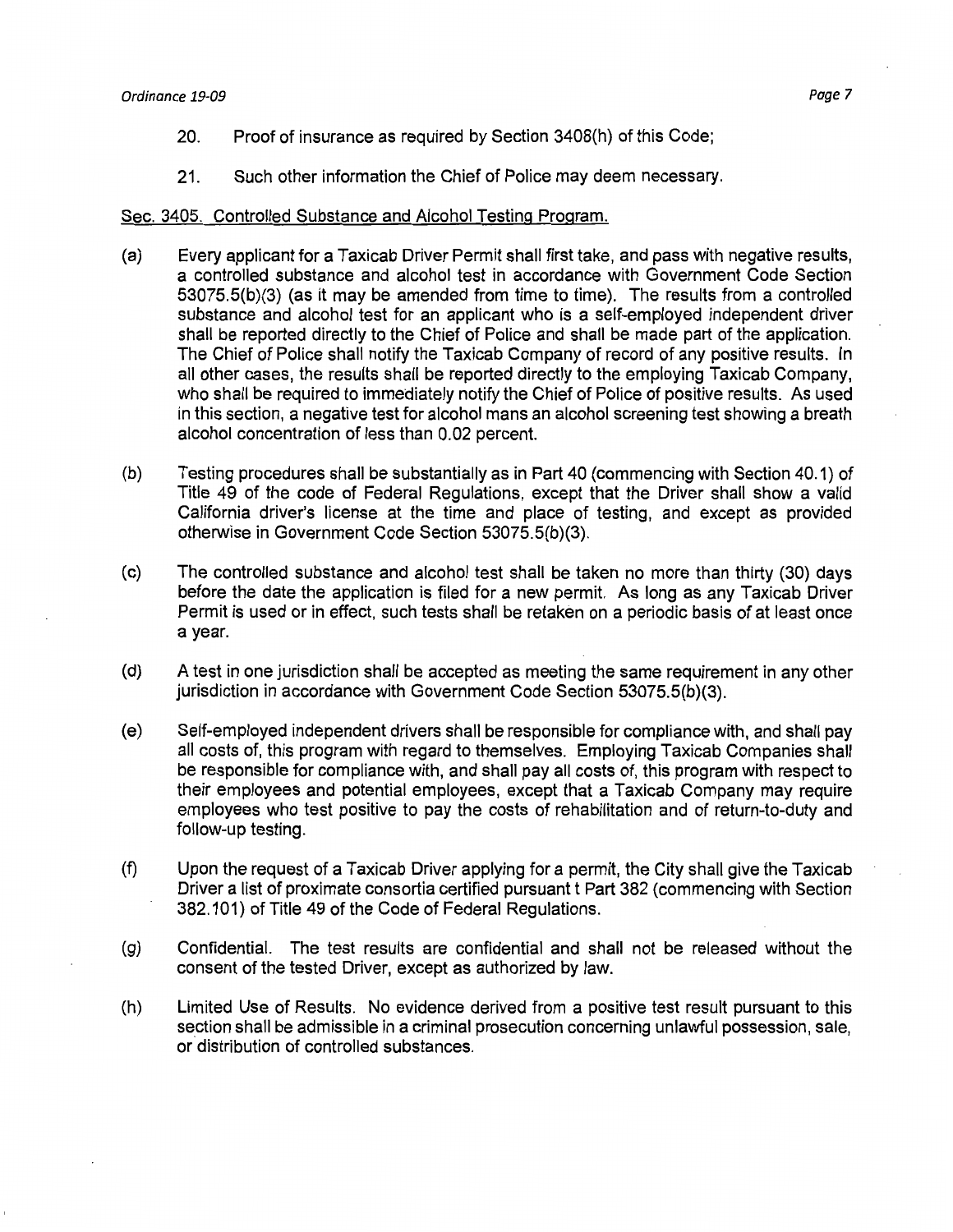### Sec. 3406. Grant or Denial of Taxicab Application.

- (a) After receipt of a report from the Department of Justice and Federal Bureau of Investigation, the Chief of Police shall grant or deny the application for a Taxicab Driver Permit or Taxicab Company Permit. The Chief of Police shall deny the application on any of the following grounds:
	- 1. The applicant is under the age of eighteen (18) years;
	- 2. The applicant does not hold a valid, current California driver's license;
	- 3. The applicant did not submit one or more of the items required by the application form;
	- 4. The applicant for a Taxicab Driver Permit tested positive for controlled substances and/or alcohol, in violation of the City's Controlled Substance and Alcohol Testing Certification program;
	- 5. Within seven (7) years prior to the date the application was filed, the applicant for a Taxicab Driver Permit was convicted of driving under the influence of alcohol or drugs or of reckless driving; and/or
	- 6. The applicant for a Taxicab Driver Permit or Taxicab Company Permit was convicted of any of the following crimes, or of an attempt or conspiracy to commit any of the following crimes, as defined in the California Penal Code, and such conviction indicates that the applicant may pose a danger to the public if granted, a permit: murder, mayhem, kidnaping, robbery, assault with intent to commit a felony, assault, battery, rape, arson, burglary, possession of burglarious instruments or deadly weapons, or any crime for which the applicant is required to register as a sex offender pursuant to California Penal Code, Section 290.

# Sec. 3407. Notice to Applicant.

- · (a) The Chief of Police shall give written notice to the applicant for a Taxicab Driver Permit or a Taxicab Company Permit that the application is granted or denied.
- (b) A Taxicab Driver Permit shall include the name of the permittee, a photograph of the permittee, the name of the employer, a statement that the permit is subject to the conditions imposed by Section 4-8.10 and the requirement that the permittee return the permit to the Chief of Police upon termination of the permittee's employment.
- (c) A Taxicab Company Permit shall include the name of the permittee and a statement that the permit is subject to the conditions imposed by Section 3409.
- (d) If the application is denied, the Chief of Police shall include in such notice a statement of .the grounds on which the application is denied.

# Sec. 3408. Conditions of Taxicab Company Permit.

Every person or entity issued a Taxicab Company permit shall: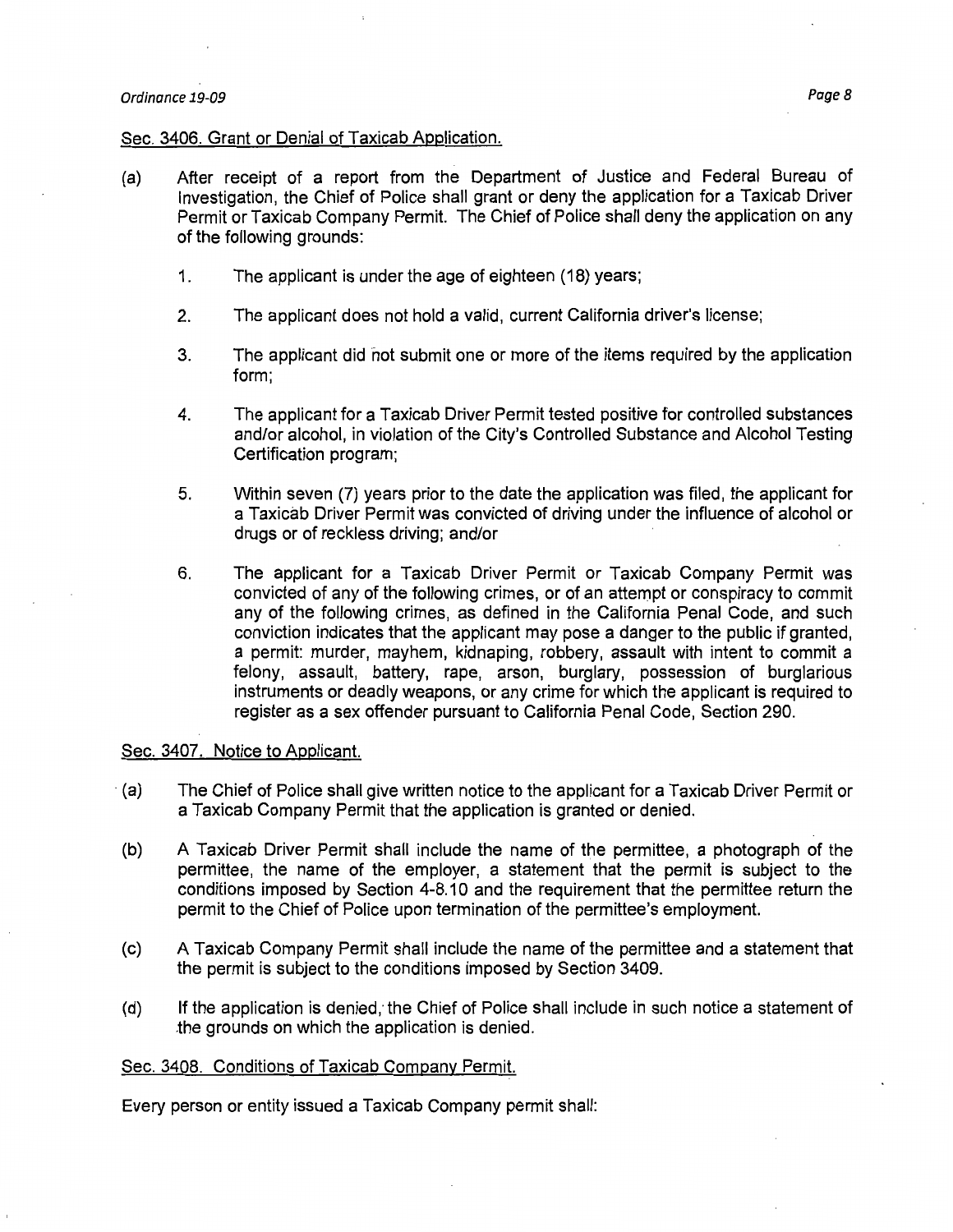- (a) Display on the exterior of each taxicab the name or trademark of the person under whose authority the taxicab is being operated or the name of the lessor or lessee thereof;
- (b) Display on the left hand, bottom corner of the rear window, the City-issued decal for the current calendar year;
- ( c) Display on both exterior sides, exterior front, and exterior rear of each vehicle the company assigned taxicab number;
- (d) Display on both exterior sides and exterior rear of each taxicab the dispatch phone number of the Taxicab Company;
- (e) Permanently affix to each vehicle a top light to easily identify the vehicle as a taxicab;
- (f) Display in the interior of each taxicab the sign required by California Vehicle Code, Section 27908;
- (g) Display in the interior of each taxicab a sign made of heavy material, not smaller than 6 inches by 4 inches, the current City approved rates for services.
- (h) Adhere to the conditions set forth below in regard to registration of taxicab service fares, fees and rates:
	- 1. The Taxicab Company may set fares or charge a flat rate. The Taxicab Company may use any type of device or technology approved by the Division of Measurement Standards to calculate fares, including the use of Global Positioning System, provided that the device or technology complies with Section 12500.5 of the Business and Professions Code and with all regulations established pursuant to Section 12107 of the Business and Professions Code. lffares are calculated by meter, the meter must be sealed, visible to passengers at all times, and currently registered and inspected by a County of San Luis Obispo Weights and Measures official;
	- 2. The Taxicab Company shall disclose fares, fees, or rates to the customer in accordance with Section  $3408(g)$  or the rate may be provided by decal on the exterior of the vehicle. The Taxicab Company shall notify the passenger of the applicable rate prior to the passenger accepting the ride for walk up rides and street hails. A Taxicab Company may also display the fares, fees, or rates on its Internet Web site, mobile telephone application or telephone orders upon request by the customer;
	- 3. A Taxicab Company shall not prejudice, disadvantage, or require different rates or provide different service to a person because of race, national origin, religion, color, ancestry, physical disability, medical condition, occupation, marital status or change in marital status, sex, or any characteristic listed or defined in Section 11135 of the Government Code;
	- 4. Collect from taxicab passengers only the amounts disclosed the customer, plus any tip that the passenger offers;
	- 5. A maximum rate may be established by Resolution of the City Council; and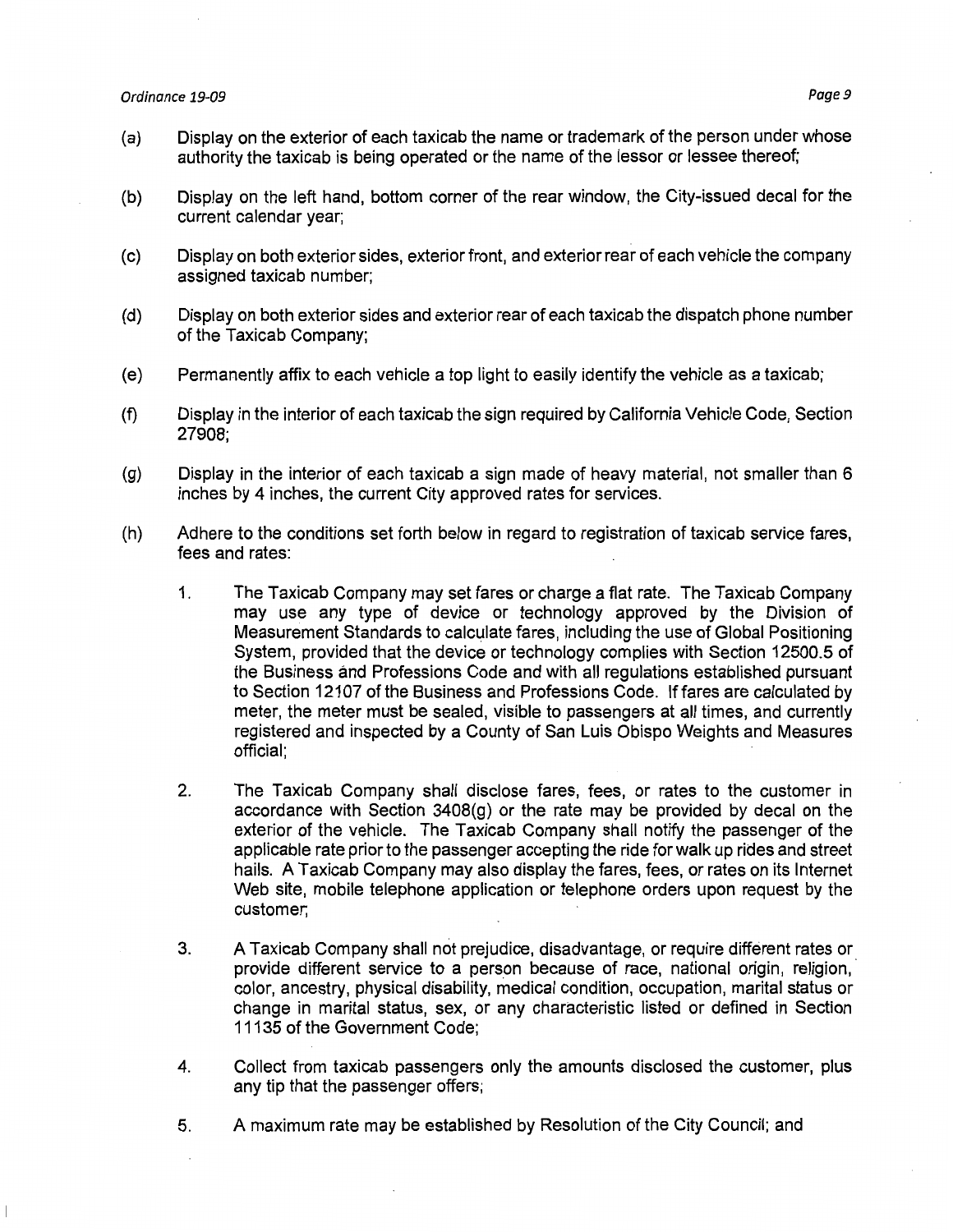- 6. Notify the Chief of Police of any changes in rates or fares thirty (30) says prior to such change taking effect.
- (I) Obtain for each taxicab and keep in force during the term of the permit, public liability and bodily injury insurance, issued by a California admitted insurance carrier or an insurance carrier with an A.M. Best rating of A-VII or better. The insurance policy shall be endorsed to state that coverage may not be suspended, voided, cancelled or reduced in coverage or limits without fifteen (15) days' prior written notice to the Chief of Police. The insurance policy shall insure the Taxicab Company and shall name the City as an additional insured of such taxicab against loss by reason of injury or damage that may result to persons or property from the negligent operation or defective construction of such taxicab or from violation of this chapter or of any other law of the State or the United States. The insurance policy shall be in the sum of not less than one million and no/100th (\$1,000,000) dollars combined single limit for personal injury, death and/or property damage for each taxicab in any one accident. The Risk Manager may authorize the Chief of Police to accept insurance that does not meet the foregoing criteria or require insurance that exceeds the foregoing criteria if the Risk Manager determines that such insurance will provide adequate protection, based on, but not limited to, factors such as whether the applicant belongs to a risk retention group satisfactory to the Risk Manager; whether the applicant's operating risks are less than or more than standard risks; and whether the required insurance is reasonably available to the qualified applicant.
- U) Obtain and keep in force during the term of the permit, worker's compensation insurance, covering all employees of the permittee;
- (k) Maintain each taxicab in safe operating condition, good repair, clean and sanitary condition, and in compliance with the Vehicle Code;
- (I) The Taxicab Company shall participate in the pull-notice program pursuant to Section 1808.1 of the Vehicle Code to regularly check the driving records of all Taxicab Drivers;
- (m) The Taxicab Company shall maintain a safety education and training program in effect for all Taxicab Drivers, whether employees or independent contractors;
- (n) The Taxicab Company shall maintain a disabled access education and training program to instruct its Taxicab Drivers on compliance with the Federal Americans with Disabilities Act of 1990 and amendments thereto, and state disability rights laws, including making clear that it is illegal to decline to serve a person with a disability or who has a service animal; -
- (o) The Taxicab Company shall obtain a report no less than every twelve (12) month from the Department of Motor Vehicles for each employed Taxicab Driver. The employer shall verify that each employee's driver's license has not been suspended or revoked, the employee's traffic violation point count, and whether the employee has been convicted of a violation of California Vehicle Code Section 23152 or 23153;
- (p) A prospective employer of a Taxicab Driver shall obtain a report showing the Taxicab Driver's current public record as recorded by the Department of Motor Vehicles. For purposes of this subdivision, a report is current if it was issued less than 30 days prior to the date the employer employs the Taxicab Driver;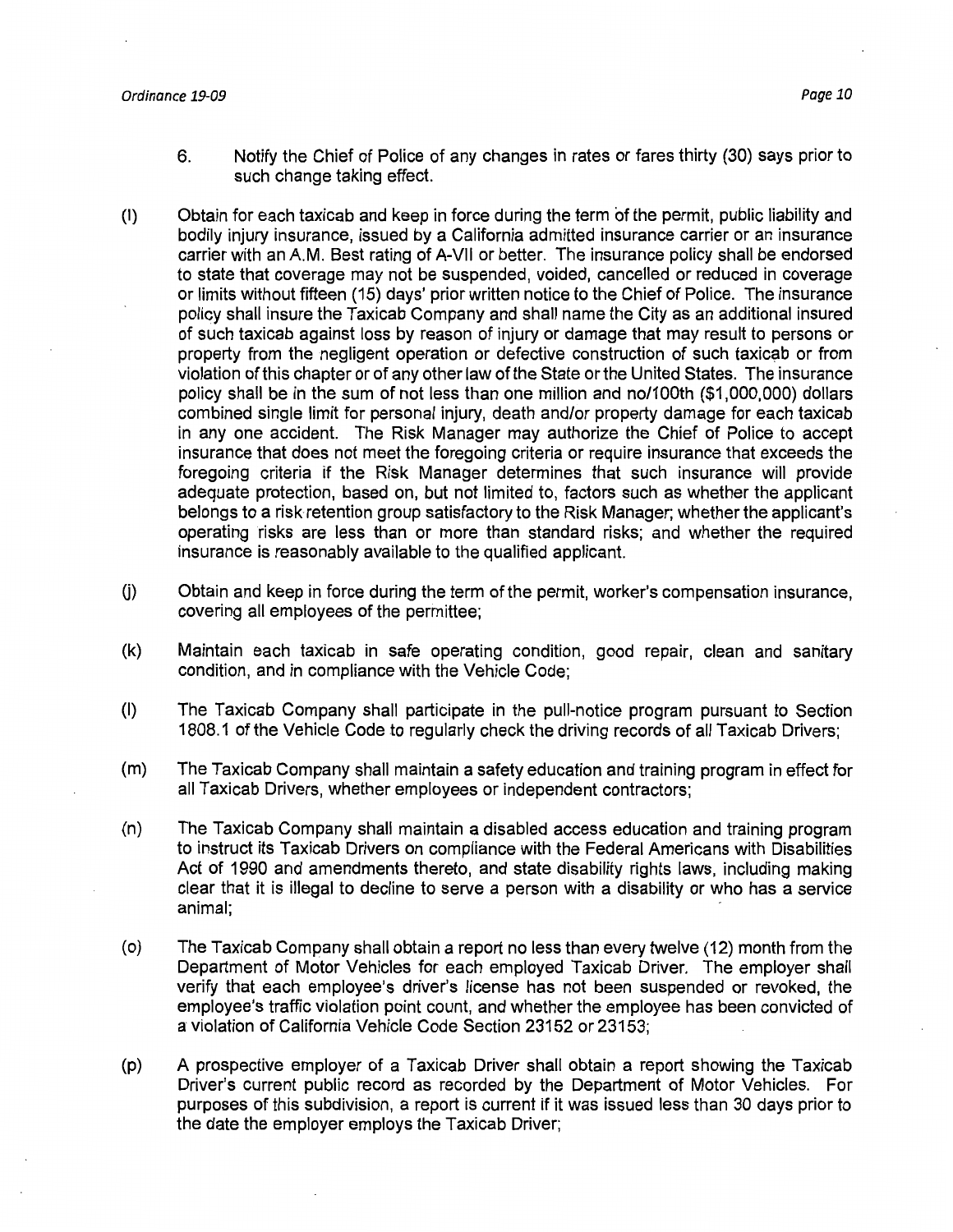- (q) Notify the Chief of Police immediately when any vehicle not described in the application for the permit is placed in service as a taxicab and submit the information about the vehicle and the Certificate of Inspection required by the application form;
- (r) Notify the Chief of Police immediately on termination of a Taxicab Driver's employment. The Driver's permit shall become void upon termination of employment;
- (s) . Maintain reasonable financial responsibility to conduct taxicab transportation services;
- (t) Require that each Taxicab Driver have a valid California driver's license and a valid City Taxicab Driver Permit; and
- (u) Comply with any other reasonable conditions imposed by the Chief of Police or the Administrative Services Director.

# Sec. 3409. Conditions of Taxicab Driver Permit.

Every person to whom a Taxicab Driver Permit is issued shall:

- (a) Display the driver's photo permit in the taxicab in a place conspicuous from the passenger area;
- (b) Take the most direct route possible which will carry the passenger safely and expeditiously to his/her destination;
- (c) Grant the person engaging the taxicab exclusive right to the full and complete use of the passenger compartment;
- (d) Not allow any person to use or duplicate their permit. If a permit is found to be used by another individual, it shall be considered a violation of this Code, unless previously reported as lost or stolen as indicated in Section 3049(e);
- (e) Immediately report a lost or stolen permit to the Chief of Police;
- (f) If the Taxicab Driver is self-employed, comply with all the conditions of a Taxicab Company Permit set forth in Section 3408;
- (g) Return the permit to the Chief of Police immediately on termination of employment or selfemployment. A Taxicab Driver Permit shall become void upon termination or employment or self-employment; and
- (h) Comply with any other reasonable condition imposed by the Chief of Police or the Administrative Services Director.

# Sec. 3410. Annual Permit Renewal.

(a) Taxicab Driver and Taxicab Company Permits shall continue in effect for the remainder of the calendar year in which they are issued, unless revoked or modified as provided in Section 3411, provided, however, that Taxicab Driver Permits shall automatically become void on termination of employment or self-employment as a Taxicab Driver. A Taxicab Driver or Taxicab Company Permit issued in the last quarter of a calendar year shall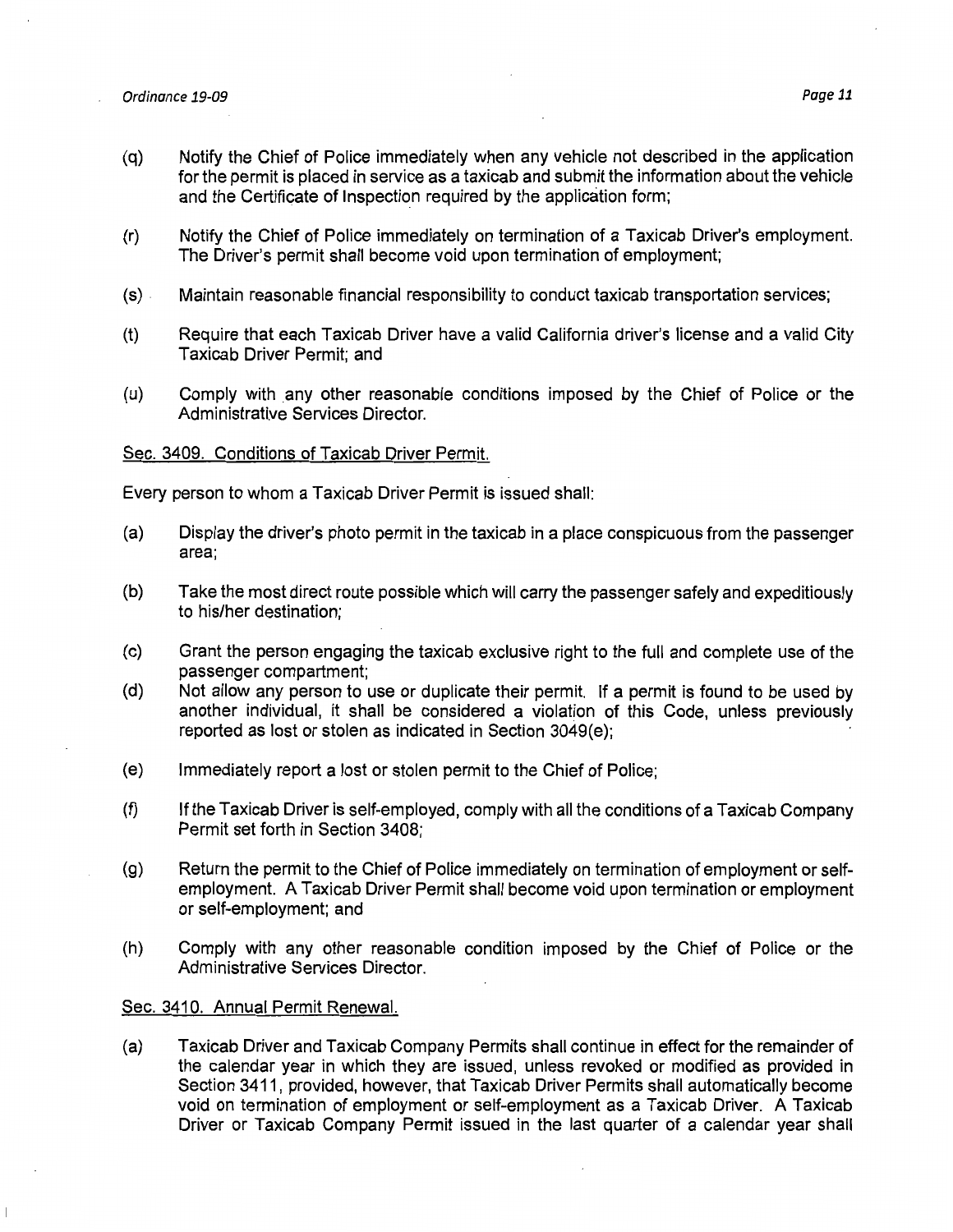### Ordinance 19-09 Page 12

continue in effect for the remainder of the calendar year in which it is issued, and for the next calendar year, subject to the foregoing provisions regarding revocation, modification and automatically becoming void.

- (b) Permittees shall submit to the Chief of Police applications to renew Taxicab Driver and Taxicab Company Permits for following calendar years, together with fees for the renewal and any changes in the information provided in the initial application or a previous renewal application. In addition, an applicant for renewal of a Taxicab Company Permit shall take a new photograph, provide evidence that required insurance will be in effect for the new calendar year, a new Certificate of Inspection for each taxicab, and new Trip Date Documentation. In addition, an applicant for renewal of a Taxicab Driver Permit shall submit proof of a negative test for controlled substances and alcohol as required by the City's Controlled Substance and Alcohol Certification program, a new photograph, and provide a document issued by the Department of Motor Vehicles, dated no more than (10) days before the application is submitted, showing that the applicant holds a valid, current California driver's license.
- (c) Upon review of completed applications for renewal of Taxicab Driver and Taxicab Company Permits, the Chief of Police shall process and granter deny the applications for renewal as provided in Section 3406. Conditions on renewed permits shall be provided in Sections 3408 and 3409.
- (d) Applications for renewal of Taxicab Driver and Taxicab Company Permits shall be submitted by December 1 of each year to allow sufficient time for processing before the current permit expires on December 31.

#### Sec. 3411. Revocation, Suspension or Modification of a Taxicab Permit.

- (a) A Taxicab Company or Taxicab Driver Permit may be revoked or suspended or additional conditions imposed thereon for failure of the permittee to comply with applicable laws, regulations and conditions, based on matters occurring after the permit is issued or on matters not considered at the time of issuance of the permit that would have authorized denial of the permit or the imposition of conditions on the permit.
- (b) The Chief of Police may file a written request for revocation, suspension or modification of a Taxicab Company or Taxicab Driver Permit, stating facts showing that the permittee had not complied with applicable laws, regulations or permit conditions, has had a subsequent arrest, or poses a danger to public safety, and recommending that the permit be revoked or suspended or in what respect the permit should be conditioned.
- (c) On filing the request, the Chief of Police shall mail to the permittee a notice that the permit is recommended for revocation, suspension or conditioning in a specific manner and stating the reasons for that recommendation. The notice shall inform the permittee that the recommendation will be adopted, and the permittee will be deemed to concur with the recommendation if the permittee does not make a written request for a hearing in the manner provided in Section 3412.
- (d) The procedures for appealing, rendering a decision and seeking judicial review of the decision shall be as provided in Section 3412 of this Code.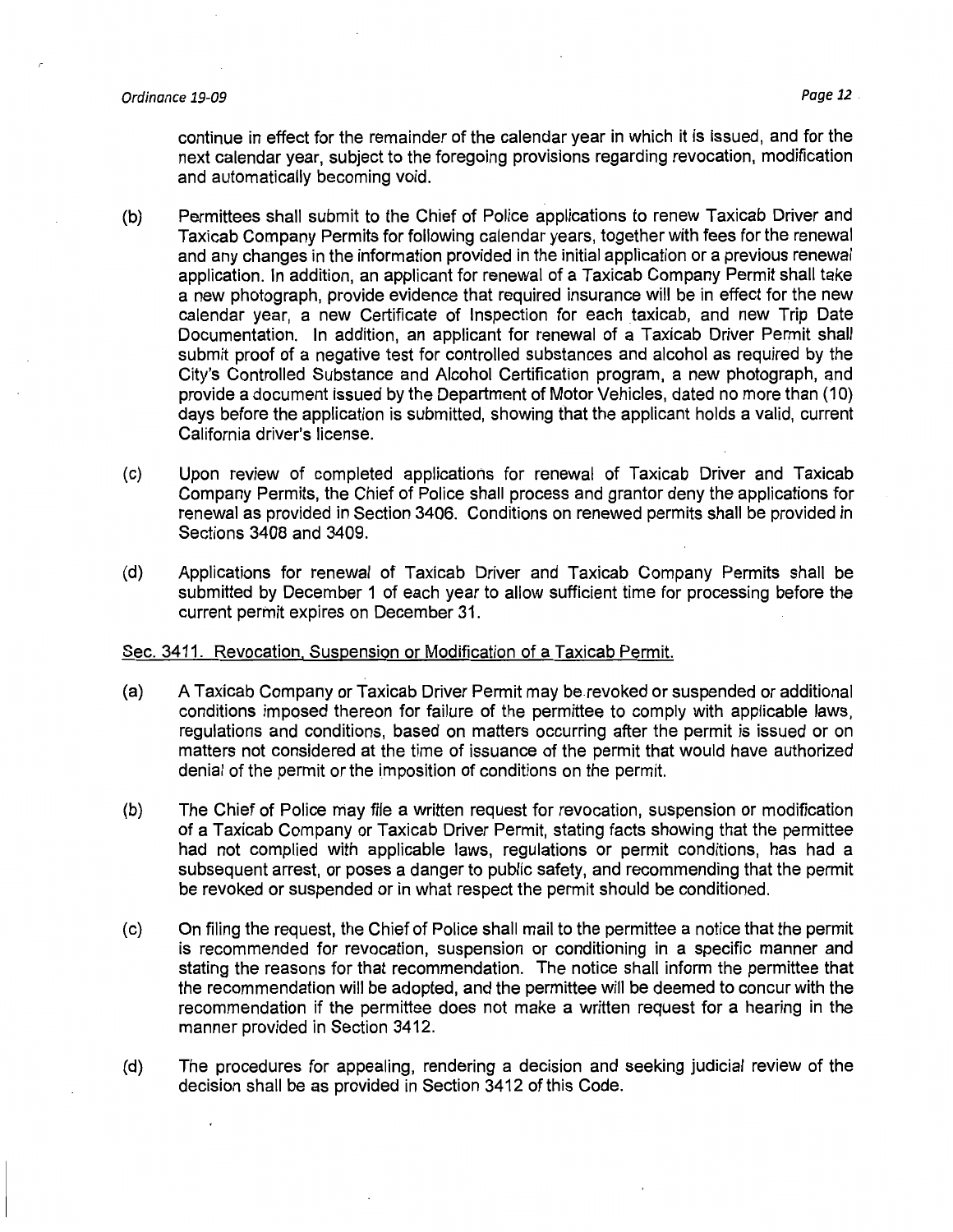# Sec. 3412. Appeals.

- (a) Any person denied approval or renewal of a Taxicab Driver or Taxicab Company Permit under this chapter or a Taxicab Driver or Taxicab Company whose permit has been suspended, revoked or conditioned may appeal. Such appeal must be in writing and must be filed with the City Manager or designee not more than fourteen (14) days following the mailing of the notice of denial, suspension, revocation, or conditioning sent to the applicant to the address listed by the applicant pursuant to this chapter. The written appeal must contain all reasons and documentary support why the denial, revocation suspension or conditioning should be overturned. Any successful appeal will result in approval or reinstatement of an approval and refund of any finds collected by the City. The scope of the appeal hearing pursuant to this section shall be limited to those issues raised by the appellant in the written appeal, as submitted pursuant to this section.
- (b) City Manager Action.
	- 1. Upon receipt of a timely filed appeal, the City Manager or designee shall set the matter for hearing which shall be held not fewer than ten (10) calendar days nor more than thirty (30) days from the date of the appeal request. The hearing may be continued from time to time upon the mutual consent of the parties.
	- 2. The appellant shall be provided with notice of the time and place of the appeal hearing, as well as a copy of all relevant materials at least seven (7) calendar days prior to the hearing.
	- 3. At the time of such hearing, the City Manager shall review the records and files relating to the decision.
	- 4. In conducting the hearing, technical rules relating to evidence and witnesses shall not apply. Any relevant evidence may be admitted if it is material and if it is evidence customarily relied upon by responsible persons in the conduct of their affairs regardless of the existence of any common law or statutory rule which might make admission of such evidence improper over objection in civil actions. Hearsay evidence may be admissible if it is the sort upon which reasonable persons are accustomed to rely in the conduct of serious affairs. The rules of privilege shall be applicable to the extent they are permitted in civil actions. Irrelevant, collateral, and repetitious testimony shall be excluded.
	- 5. In the case of denial of an initial permit application the appellant shall have the burden of proving that he or she meets the requirements for issuing the permit in the first instance; in the case of the conditioning, revocation or denial of a permit renewal, the City shall have the burden in proving that grounds exist for revoking or failing to renew a permit.
	- 6. Based upon the evidence presented at the hearing, the City Manager or designee shall determine whether the decision should be affirmed, modified or reversed.
	- 7. The City Manager's (or designee's) decision shall be communicate in writing to the appellant within ten (10) calendar days after the close of the hearing and submission of the matter to the City Manager for decision. The City Manager's